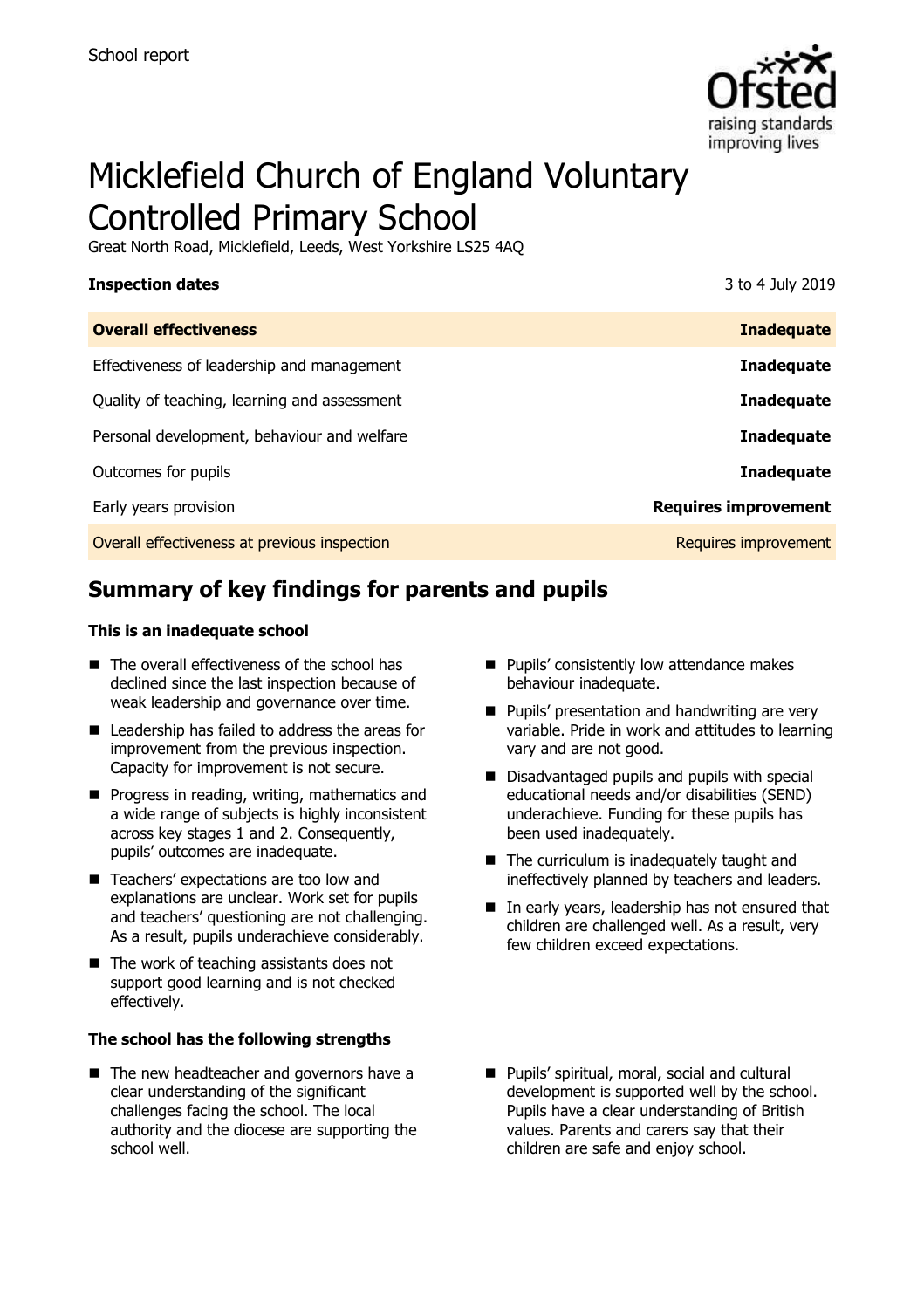

# **Full report**

In accordance with section 44(1) of the Education Act 2005, Her Majesty's Chief Inspector is of the opinion that this school requires special measures because it is failing to give its pupils an acceptable standard of education and the persons responsible for leading, managing or governing the school are not demonstrating the capacity to secure the necessary improvement in the school.

### **What does the school need to do to improve further?**

- Rapidly improve the impact of leadership at all levels, including governance, by making sure that:
	- leaders, including middle leaders, check the quality of teaching thoroughly and link it closely to the progress that pupils are making to ensure that both are good
	- high-quality training and support ensure that the quality of teaching and the effectiveness of leadership rapidly improve to be good
	- leaders secure the support of parents to rapidly improve pupils' attendance
	- the curriculum is well taught and planned across a wide range of subjects, including reading, writing and mathematics
	- systems are developed to identify the specific needs of pupils, especially disadvantaged pupils and pupils with SEND
	- teachers are sufficiently skilled to ensure that disadvantaged pupils and pupils with SEND make good progress
	- additional funding for disadvantaged pupils, pupils with SEND and the sports premium is well spent to rapidly improve pupils' progress in subjects and increase their participation in sport.
- Rapidly improve the quality of teaching so that it is at least consistently good and that it enables all groups of pupils to achieve well by ensuring that:
	- staff have high expectations of what pupils can achieve
	- assessment information is used skilfully to plan challenging work for pupils and sequence learning effectively
	- explanations of what pupils are to do and learn are concise and clear so that pupils know precisely what is expected of them to reach expected and high standards
	- skilful questioning engages pupils well and deepens their understanding
	- greater opportunities for pupils to apply their mathematical skills and write at length across a wide range of subjects are available
	- reading resources are matched to pupils' phonics skills and reading skills
	- the teaching of English grammar, punctuation and spelling supports good writing
	- teaching assistants' work is checked and supported by teachers.
- Improve pupils' personal development, behaviour and welfare by ensuring that: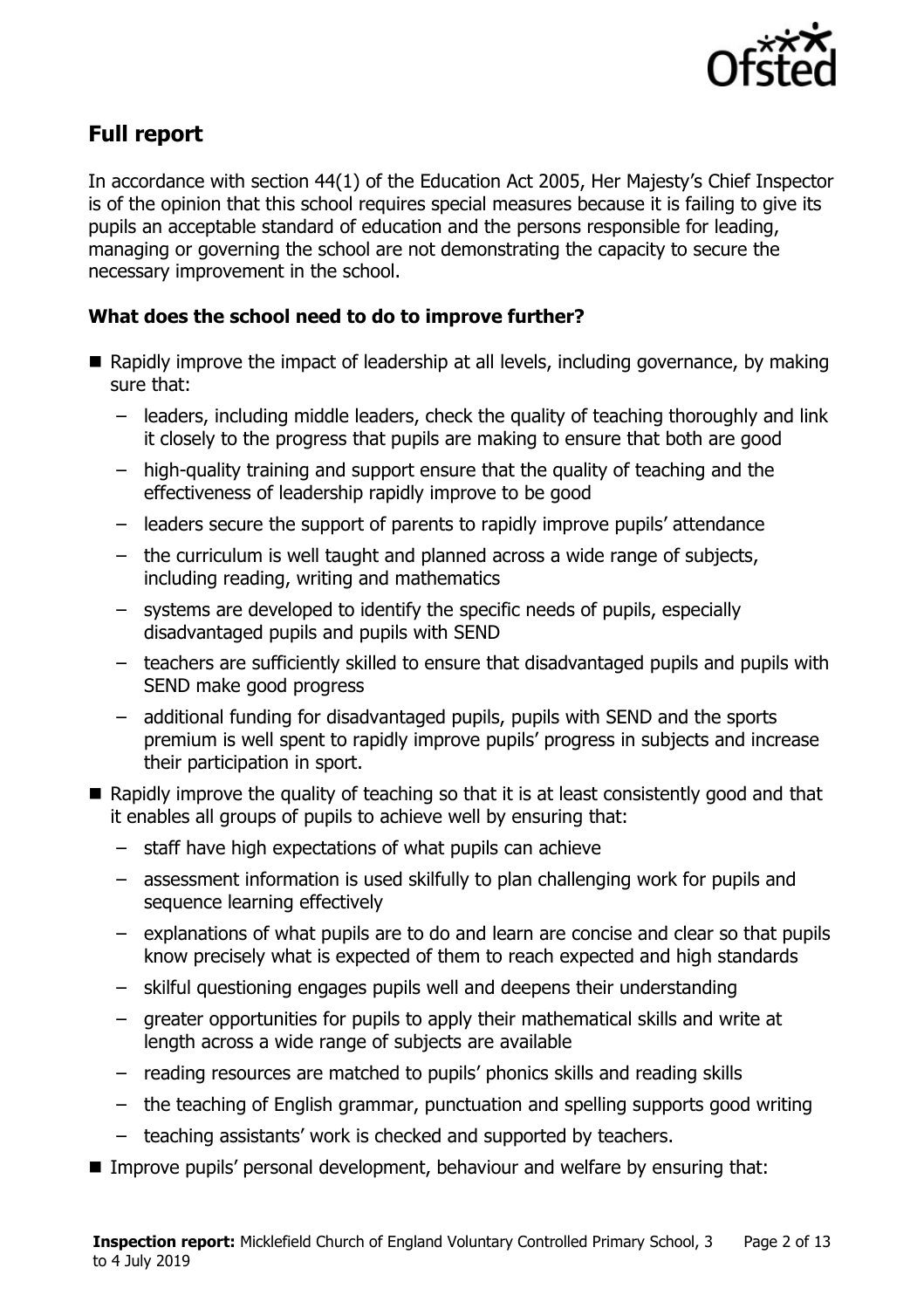

- the attendance of all groups of pupils improves rapidly so that it is at least average
- the proportion of pupils persistently absent from school swiftly reduces so that learning is not missed and progress accelerates
- pupils take pride in their work, present work neatly with good handwriting and develop good attitudes to learning
- teachers develop pupils' independence so pupils contribute fully to learning.
- Improve the provision in early years by making sure that:
	- systematic assessment informs precise planning that challenges children to exceed expected standards
	- questioning is used skilfully to develop children's language skills and vocabulary
	- children, especially boys, develop a sustained interest in writing.

An external review of the school's use of the pupil premium should be undertaken in order to assess how this aspect of leadership and management may be improved.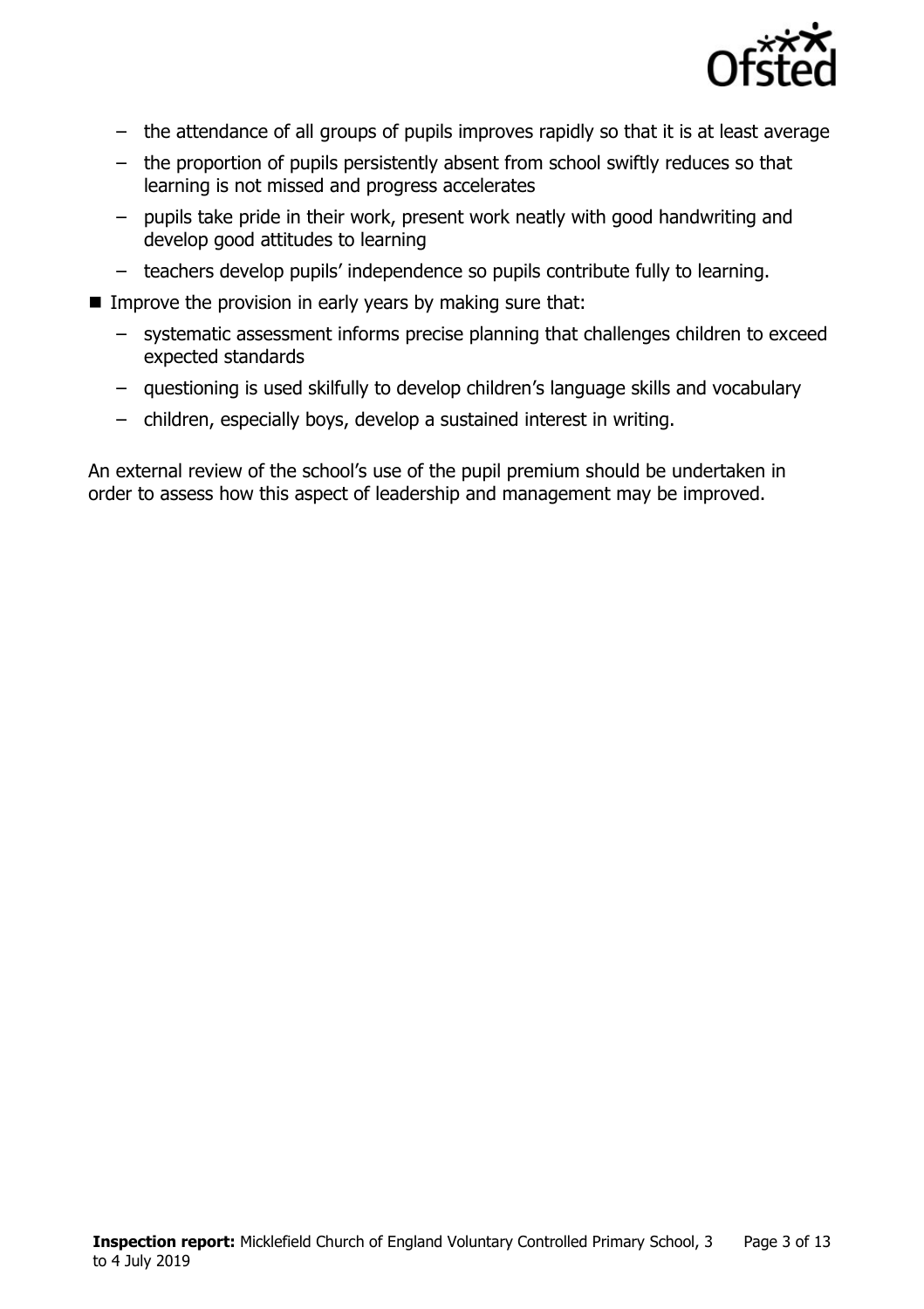

## **Inspection judgements**

#### **Effectiveness of leadership and management Inadequate**

- Over time, leaders and governors have not been effective in addressing the areas for improvement from the previous inspection. They have been unsuccessful in tackling poor teaching and pupils' underachievement.
- Extra funding for disadvantaged pupils and pupils with SEND has been used ineffectively. Leaders have failed to identify the needs of these pupils and check that staff have the skills to ensure pupils make effective progress. Consequently, these pupils and others underachieve considerably. There is much to do to ensure the school's commitment to equality of opportunity for all.
- Leaders, including middle leaders, have not checked the quality of teaching effectively. This has led to pupils underachieving across a wide range of subjects. Skilful leadership by the current headteacher is not matched by other leaders and this undermines the school's capacity for improvement.
- The curriculum is poorly planned and sequenced. Middle leaders said that there has been insufficient time allocated to teach reading, writing and mathematics effectively. The new headteacher has resolved this but attainment remains low. However, across a wide range of subjects, pupils' work remains weak and there is little emphasis on the development of literacy and numeracy skills.
- The physical education and sports funding has not been spent well. Leaders have not ensured that pupils have access to a wide range of competitive sport. Participation in clubs and activities is inconsistent, especially for younger pupils.
- The new headteacher swiftly, and accurately, assessed the strengths and weaknesses of the school. She has provided an open and honest assessment of the school's effectiveness. She has worked closely with governors, the local authority and the diocese to put a suitable plan in place to improve the school.
- The local authority and the diocese are supporting the new headteacher well. They have brokered support for middle leadership and teaching from other schools. They also provide support themselves. The school is very dependent on this support. Subject leaders are keen to strengthen their skills and are engaging well.
- The spiritual, moral, social and cultural development of pupils is a strength of the school. Pupils learn well about British values through assemblies and educational visits. For example, pupils' knowledge and understanding of justice, democracy, crime and punishment are enhanced by visiting museums and other places of interest.
- The school may not appoint newly qualified teachers because leaders' capacity to support them is not secure.

#### **Governance of the school**

■ Since the previous inspection, governors have not had a clear understanding of the school's performance and have not challenged leaders thoroughly. Consequently, the school has not been providing an acceptable standard of education for pupils.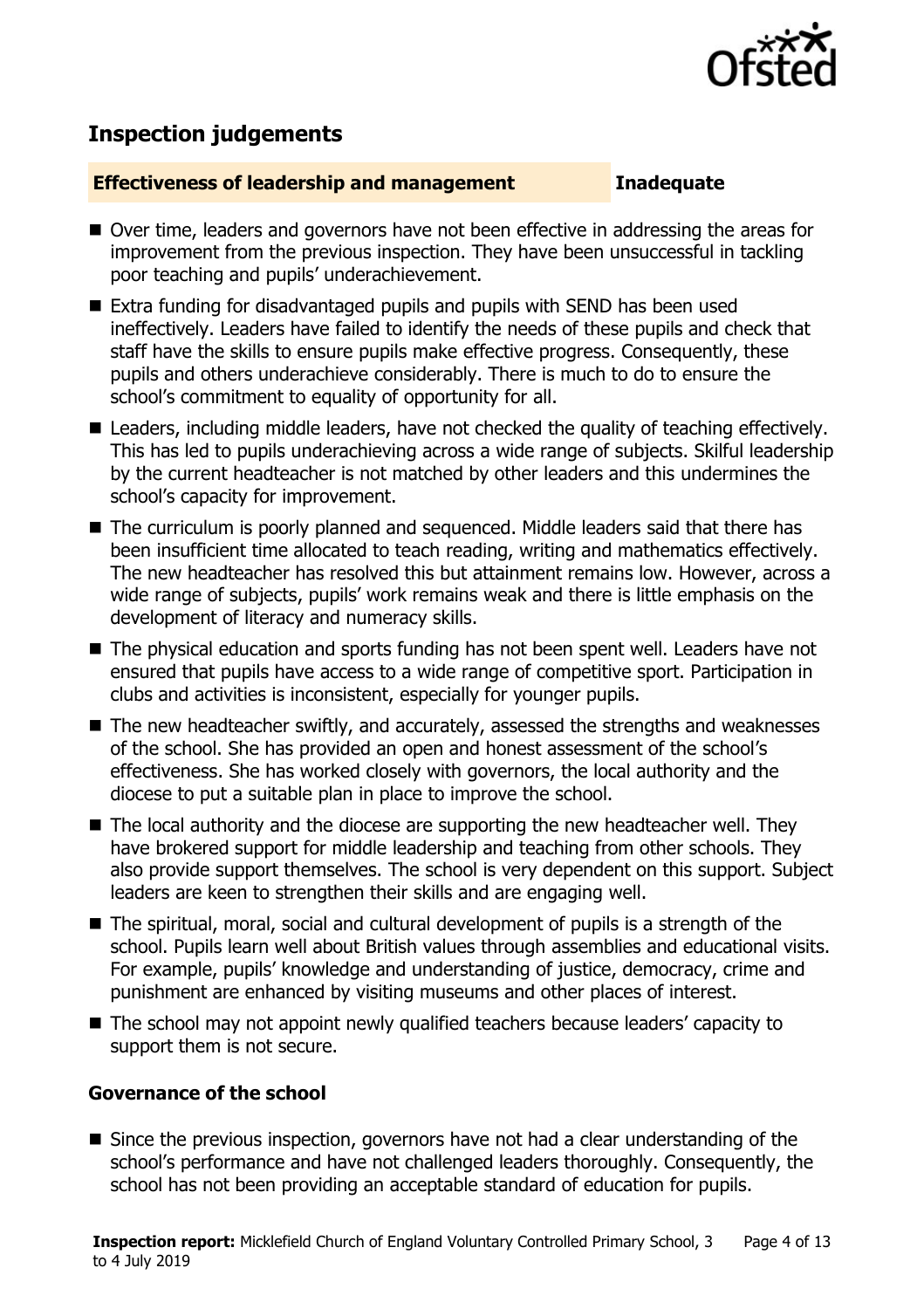

Governors have been aware of the allocation of additional government funding for disadvantaged pupils and for pupils with SEND. However, they have not made sure that the funding has had a positive effect on improving pupils' learning and personal development, behaviour and welfare.

- $\blacksquare$  Recently, there have been significant changes to governance, including a new chair of the governing body. Since the appointment of the new headteacher, governors have become well aware of the need for rapid improvement across the school. They have commissioned external reviews of the school's work to make sure they have an independent view of the school.
- Governors have had their work reviewed and have taken robust action to improve their contribution to leadership. There is much more challenge and support for leadership. Governors visit the school to check the effect that leaders are having on improving the school. Although it is early days, there are some signs of improvement, but there is still a considerable way to go to ensure that pupils are receiving an acceptable standard of education.

### **Safeguarding**

- $\blacksquare$  The arrangements for safeguarding are effective.
- Leaders have made sure that there is a clear ethos across the school that sets the safety of pupils as a priority. Staff are well trained, vigilant and know what to do if they have any concerns about pupils' welfare. External agencies and parents are effectively engaged to support the most vulnerable pupils. Online systems help leaders to recognise any early signs of safeguarding issues arising, and they act on them to keep pupils safe.
- Governors review the school's safeguarding processes and check that systems are fit for purpose. They have had an external audit of safeguarding to make sure they are fulfilling their duties. Governors receive regular reports about safeguarding. They make sure recruitment checks are made to ensure that staff are suitable to work in schools. These checks are recorded thoroughly.

### **Quality of teaching, learning and assessment Inadequate**

- Across key stages 1 and 2, the overall quality of teaching is weak. Since the previous inspection, leadership has not provided sufficient support and challenge for the quality of teaching to be effective.
- Teachers' expectations of what pupils are capable of achieving are too low. Work set does not match the needs and abilities of pupils, including disadvantaged pupils and those with SEND. Work set is not challenging enough to help pupils make good progress. Work is assessed regularly and pupils respond to improve their work. However, the lack of challenge is not helping pupils to close significant gaps in learning.
- Teachers' explanations are not clear, leaving pupils unsure about what to do. They are uncertain about the standard of work that is required as teachers do not make it clear. Therefore, the quality of pupils' work is very variable, as is the progress that they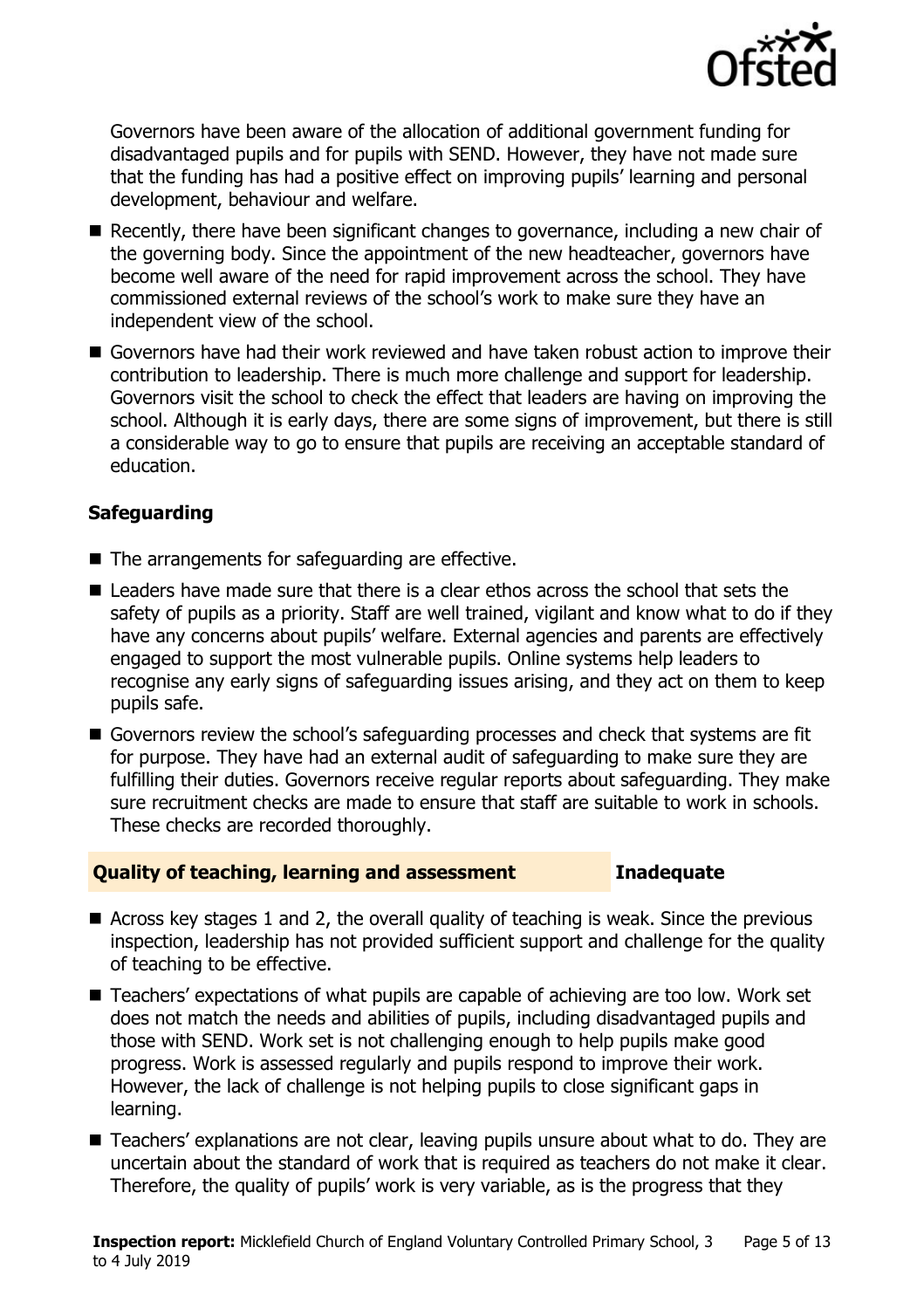

make.

- The questioning skills of teachers and teaching assistants are underdeveloped. Pupils are not engaged well by the questions that are asked and, too often, they are not asked to think deeply about what is being learned. Occasionally, questioning is skilful, well-pitched and engages pupils fully in learning.
- Learning is not sequenced effectively in a wide range of subjects, including reading, writing and mathematics. Reading resources are not well matched to pupils' reading skills and this slows their progress. Pupils spend too much time correcting basic errors in grammar, punctuation and spelling and this slows the development of their writing skills. Poor presentation and poor number skills have a negative impact on the quality of mathematics.
- An analysis of pupils' work showed exceptionally few opportunities for pupils to apply and reinforce their mathematical skills in a range of subjects. Also, there are too few opportunities for pupils to write at length in subjects other than English. Pupils' work in science, history and geography is exceptionally weak.
- The work of teaching assistants is very variable and is not making a good contribution to pupils' learning. Their work is not managed consistently well by teachers.
- Since the arrival of the new headteacher, there are some signs of teaching improving because of external support and professional development. There are examples of pupils' work being assessed well, with challenging work being set for pupils to make better progress than in the past. However, this remains highly variable across the school.
- Good relationships and mutual respect exist between pupils and adults. This helps lessons to flow smoothly.

#### **Personal development, behaviour and welfare Inadequate**

### **Personal development and welfare**

- The school's work to promote pupils' personal development and welfare requires improvement.
- **Pupils do not consistently take pride in their work in order to contribute to better** progress in learning. Pupils' presentation is very variable and their care with spelling, grammar and handwriting is not good. Overall, pupils are not contributing strongly to their learning.
- **Pupils respond well to instructions in class and do as they are asked. However, they are** too dependent on adults telling them when to move on to more challenging tasks.
- **Pupils are pleasant, polite and courteous, exhibiting good manners and respect. They** are proud of their school and say they are safe in school.
- Visitors, such as the fire brigade and NSPCC, contribute well to pupils' understanding of how to stay safe. Assemblies and personal, social and health education contribute well to pupils' understanding of how to stay safe when using the internet.
- **Pupils say that bullying is rare and school records confirm this. They are confident that**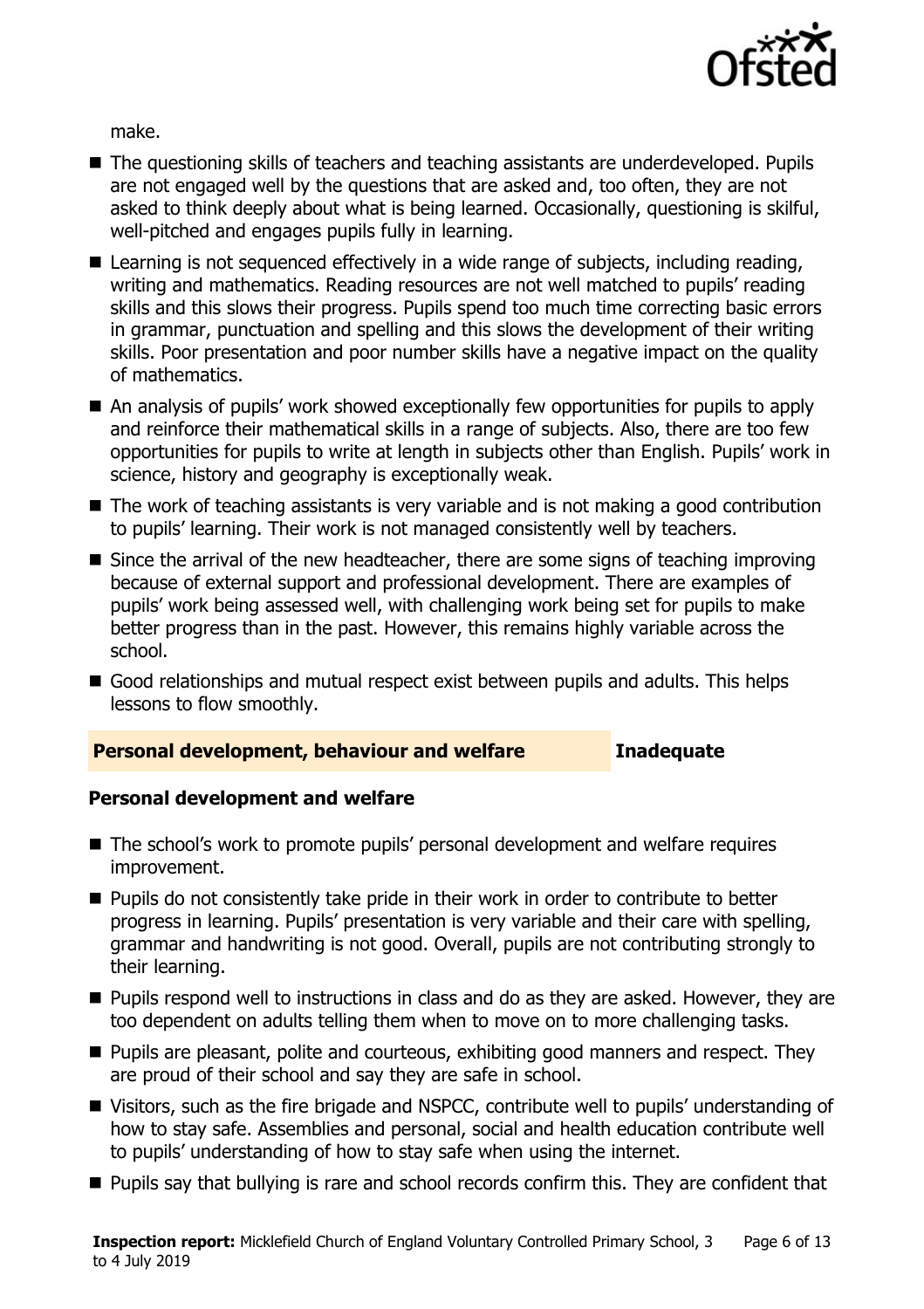

adults do not tolerate bullying and resolve any occurrences. Pupils say that members of staff act on their concerns posted in the 'worry monsters'. They say that their 'worries are eaten up'.

- **Pupils support charitable work. For example, they have collected money to support the** development of a school in Tanzania. Pupils have a good understanding of British values. They are usually tolerant and respectful to each other and to the adults who work with them.
- Parents and staff are confident that children are safe and well cared for in school.

### **Behaviour**

- The behaviour of pupils is inadequate.
- **Pupils'** attendance has been low for several years and remains low this year. Far too many pupils, including disadvantaged pupils, have been regularly absent from school, and this is still the case. Such high absenteeism has a detrimental effect on pupils' learning. The school checks the whereabouts of absentees to make sure they are safe.
- **Pupils' attitudes to learning vary. In class, there are times when pupils are not attentive** and their concentration slips. These attitudes slow learning.
- The school is a calm and welcoming place. Pupils are confident when speaking to visitors. They look after the school environment and it is litter free.
- Pupils conduct themselves well around school. Usually, they socialise well together. Adults resolve occasional disagreements.
- **Pupils say they are expected to 'care for everyone and everything with kind actions and** kind words' and they 'usually do'.

### **Outcomes for pupils Inadequate**

- Weak teaching over time has led to pupils underachieving and making inadequate progress in the core subjects of reading, writing, mathematics and a wide range of other subjects. Little progress is made by pupils, including disadvantaged pupils and pupils with SEND.
- Over time, progress in reading, writing and mathematics has been weak by the end of key stage 2, with standards reached being low. By the end of key stage 1, attainment in reading, writing and mathematics has varied considerably over time and was in the bottom 10% of schools in 2018.
- Currently, in key stages 1 and 2, pupils continue to underachieve considerably because of low attainment in core subjects across the school. In some year groups, there are signs of improvement in these subjects but outcomes are highly variable. An analysis of current pupils' work shows significant variations in attainment in reading, writing and mathematics and significant variability across subjects and classes. In other subjects, pupils' outcomes are weak. Work in science, history and geography is especially poor.
- Disadvantaged pupils' attainment has been significantly behind others nationally, and this is still occurring because of the poor progress that they are making. Gaps in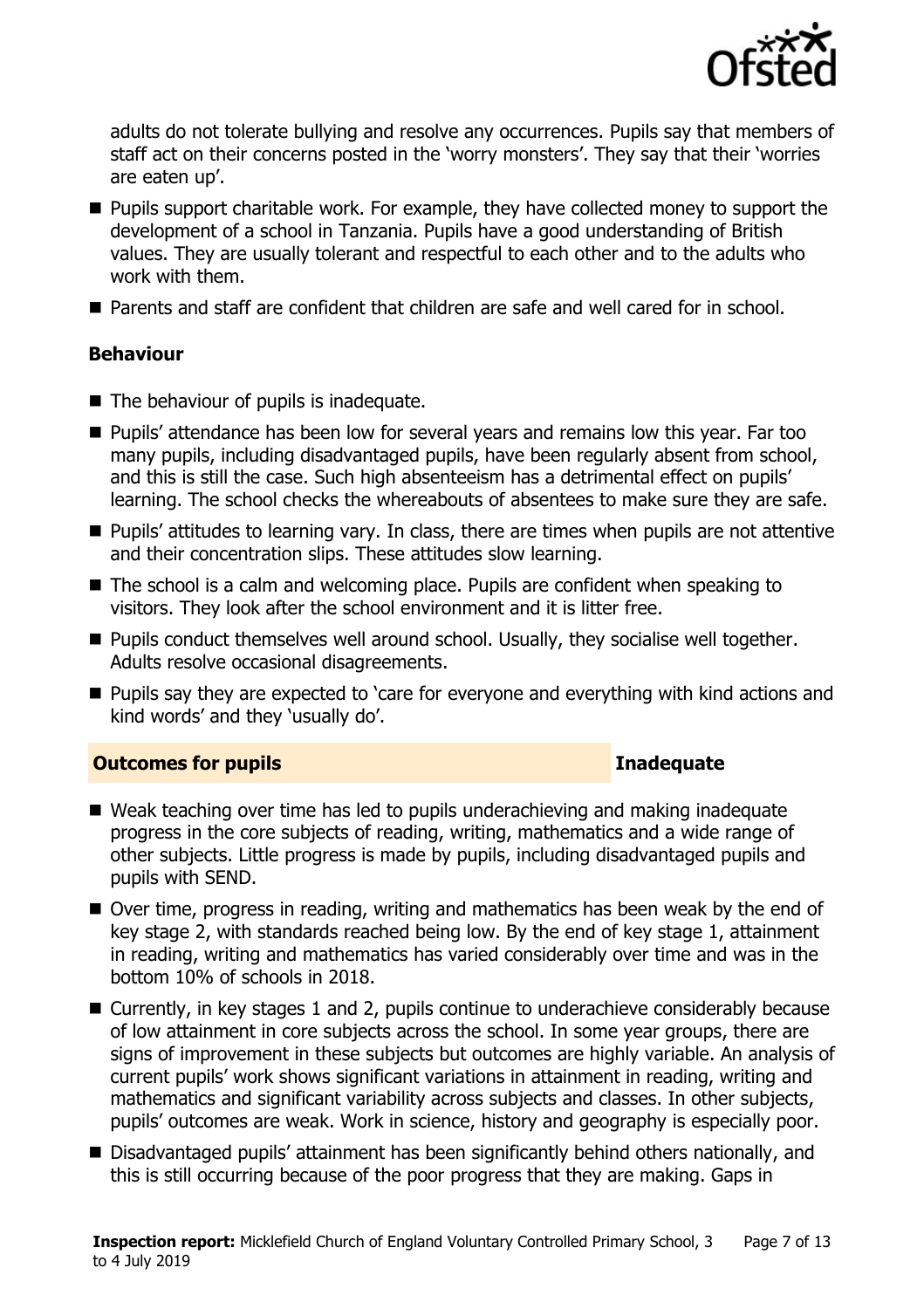

attainment are significantly wide and not diminishing quickly.

- **Pupils with SEND make inadequate progress in learning because the quality of teaching** does not meet their needs and abilities. There has been poor identification of pupils' learning needs. Teachers and teaching assistants are not skilled in supporting the needs of these pupils.
- $\blacksquare$  By the end of Year 1, the proportion of pupils attaining the expected standard in phonics has varied considerably and has been well below average overall. Pupils are not fluent, confident readers. There are times when reading materials do not match pupils' abilities and this leads to a lack of confidence for younger readers.
- **Pupils in key stage 2 are not challenged appropriately to develop their comprehension** and vocabulary skills successfully. Currently, school information indicates some improvement in outcomes but inadequacies remain. From 2016 to 2018, the average reading score at the end of key stage 2 was in the bottom 10% of schools.

### **Early years provision**

- Children joining the provision settle quickly into early years because there are established routines that support children well. Over time, children make expected progress but not good progress. As a result, too few children exceed the early learning goals.
- Children enter early years with skills that are below typical for their age. Over time, a much lower-than-average proportion of children have attained a good level of development by the time they move into Year 1. This year, when external support has been given to leadership, children are making stronger progress and the standards that they are reaching are rising.
- Leaders have not ensured the quality of teaching is consistently good across the provision. Planning is not informed precisely by assessment and this leads to children not being challenged well to exceed learning goals in reading, writing and mathematics.
- There are good examples of questioning that captures children's interests and engage children. Overall, questioning skills vary and this does not ensure strong development of vocabulary and language skills.
- Indoor and outdoor provision is well resourced with a wide range of equipment. Children's physical development is well catered for. A range of equipment outdoors, such as a model boat, gives children opportunities to explore and test out their balancing skills.
- Children cooperate well with each other and the adults in the provision. They are confident when speaking to adults and behave well in the provision.
- The curriculum provides good opportunities for enrichment. During the inspection, children used a training wall to practise their climbing skills safely. Children work well together in the outdoor provision and were engrossed in learning when making fairy potions. However, there are times when boys do not persist well with writing and this slows their skills development.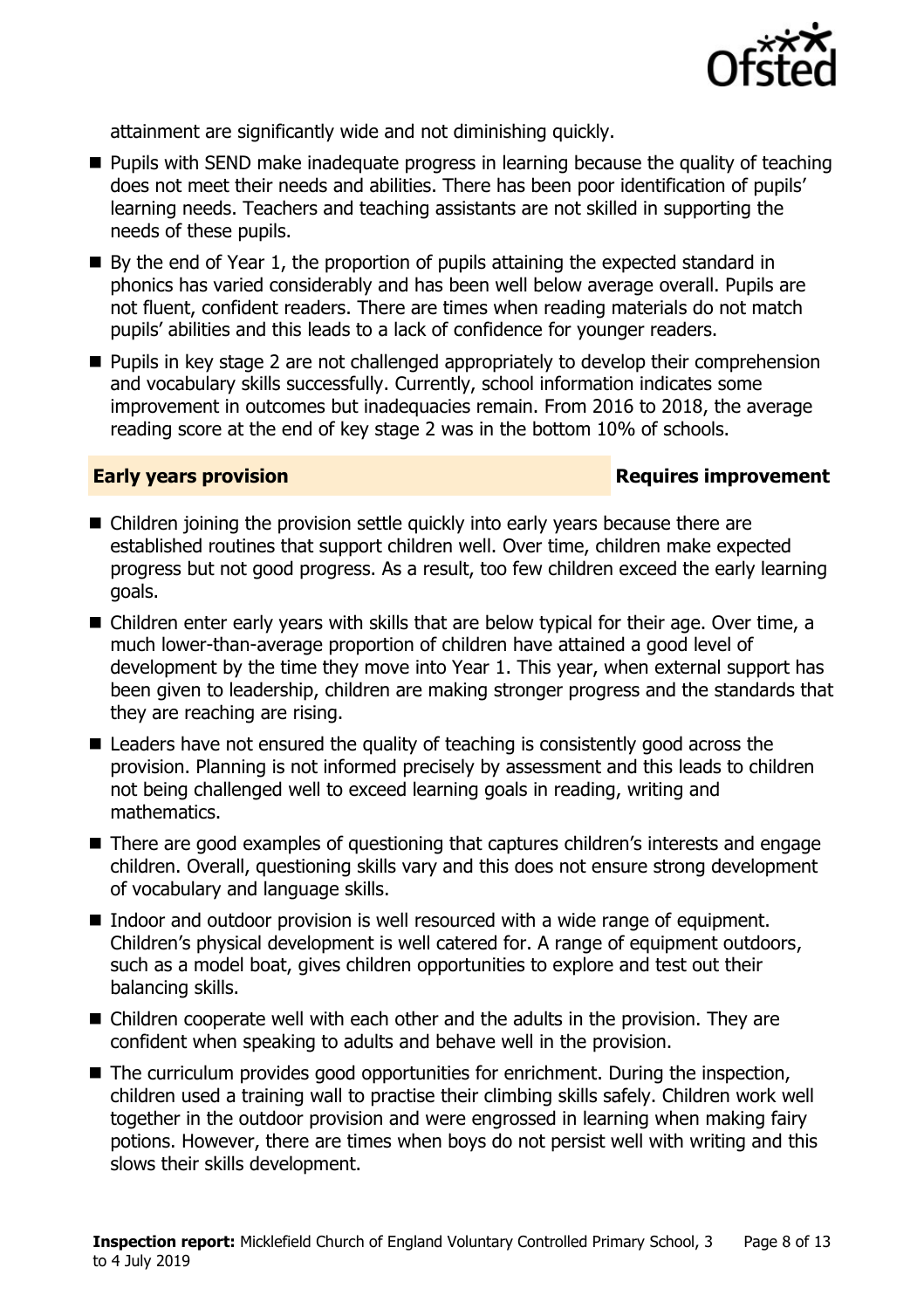

- **Parents take opportunities to contribute to children's learning. They post photographs** onto the school's online recording system. These show what children are experiencing at home and the visits their parents take them on.
- Children are well looked after and safeguarding is effective in the provision. All the appropriate welfare requirements are in place for early years.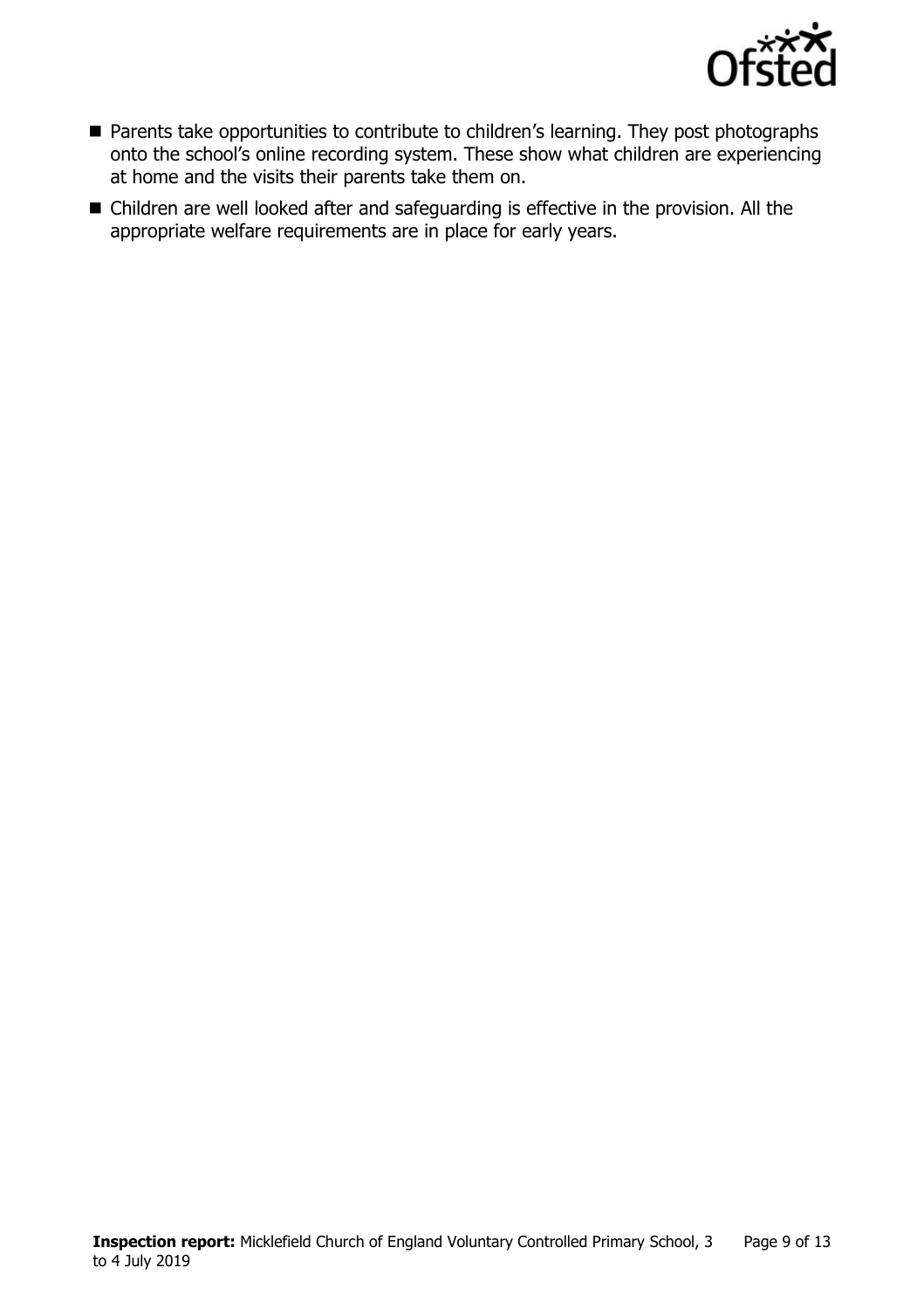

# **School details**

| Unique reference number | 107992   |
|-------------------------|----------|
| Local authority         | Leeds    |
| Inspection number       | 10087516 |

This inspection of the school was carried out under section 5 of the Education Act 2005.

| Type of school                      | Primary                           |
|-------------------------------------|-----------------------------------|
| School category                     | Voluntary controlled              |
| Age range of pupils                 | 2 to 11                           |
| Gender of pupils                    | Mixed                             |
| Number of pupils on the school roll | 119                               |
| Appropriate authority               | The governing body                |
| Chair                               | <b>Suzanne Phillips</b>           |
| <b>Headteacher</b>                  | Karen Wood                        |
| Telephone number                    | 0113 286 9232                     |
| Website                             | www.micklefieldprimary.org.uk/    |
| Email address                       | office@micklefieldceprimary.co.uk |
| Date of previous inspection         | 19 to 20 April 2017               |

### **Information about this school**

- The school is much smaller than the average-sized primary school. The school caters for boys and girls, aged two to 11 years of age.
- The proportion of disadvantaged pupils supported through the pupil premium is average.
- Almost all pupils are White British. Exceptionally few pupils speak English as an additional language.
- One in ten pupils has support for SEND. This is average.
- Children start early years in the school's two-year-old provision, attending each morning. Children attend part-time in Nursery and full-time in Reception.
- The headteacher took up post on 7 January 2019. The previous chair of the governing body is now the vice-chair and a new chair took up post in May 2019.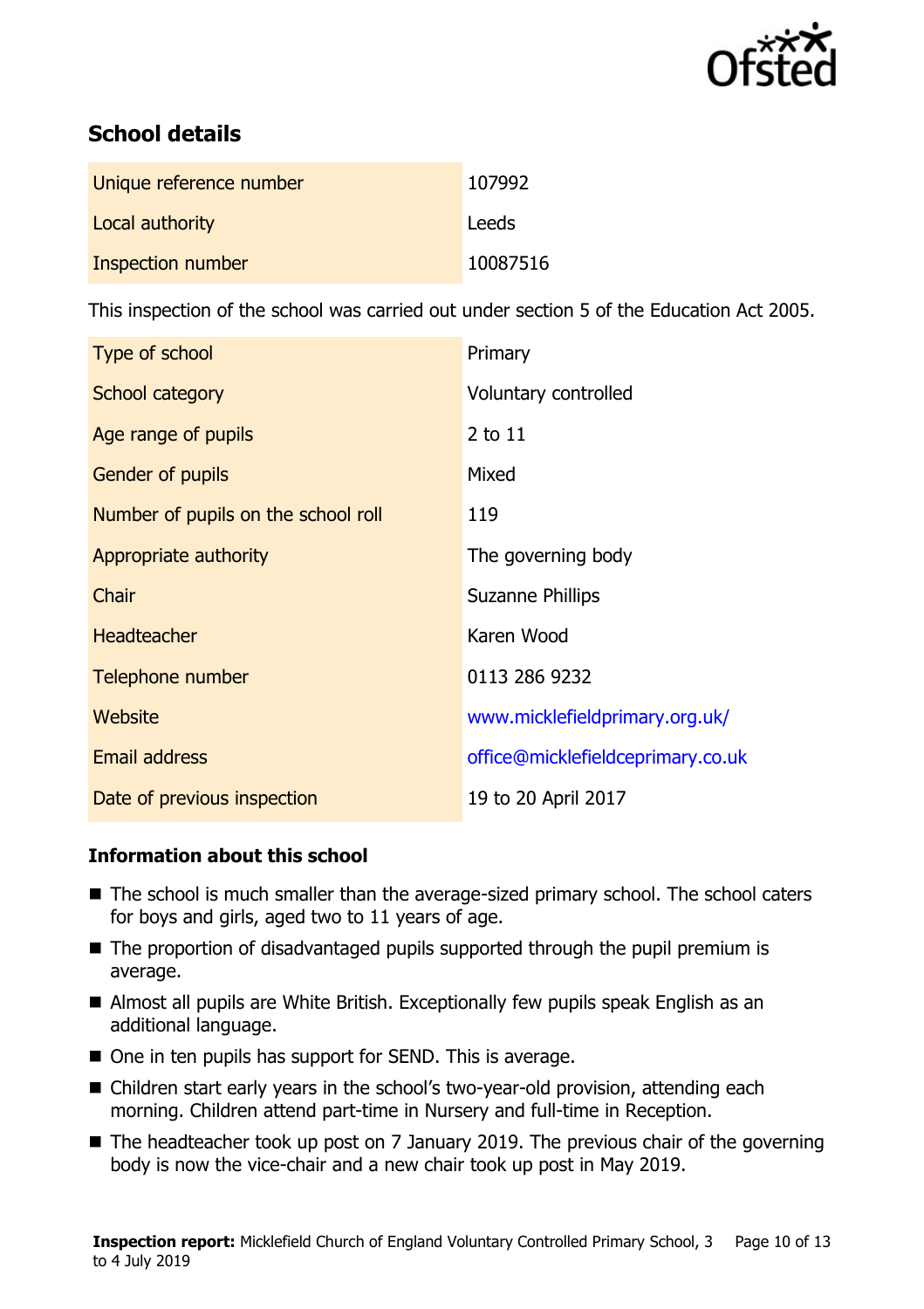

■ The school's religious character is Church of England and is part of the Diocese of York. The last section 48 inspection took place in April 2016.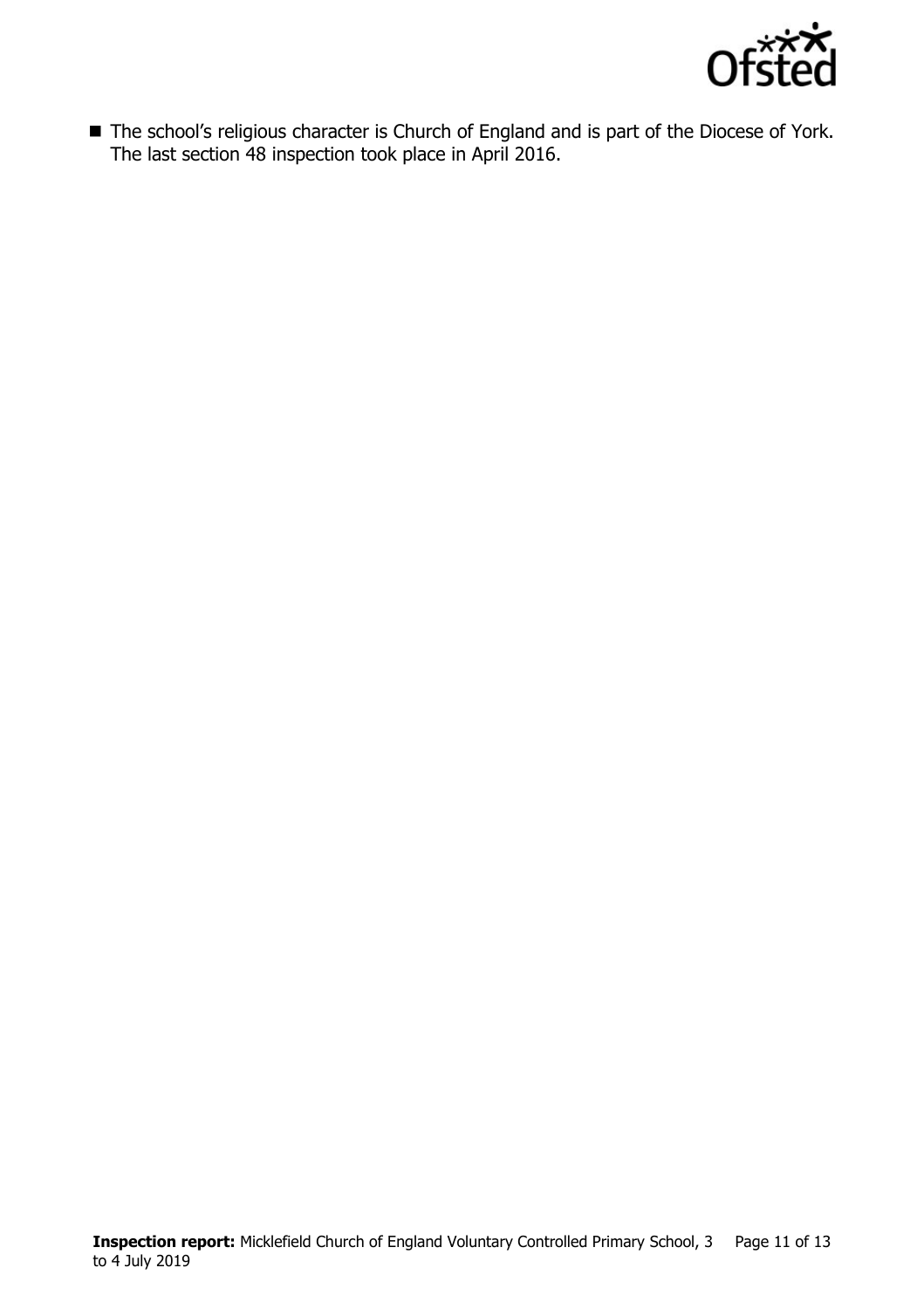

# **Information about this inspection**

- The inspector observed a range of teaching and learning throughout the school. The inspector and headteacher observed sessions jointly.
- During the two days of the inspection, the inspector spoke with pupils, both individually and in groups, about learning and safety. He also spoke with several parents.
- The inspector reviewed pupils' work in lessons and analysed samples of work in pupils' books. He listened to some pupils reading.
- $\blacksquare$  The inspector held a meeting with members of the governing body. A meeting was held with a representative of the diocese and a representative of the local authority.
- The inspector held meetings with senior leaders and middle leaders.
- The inspector looked at the school's review of its own performance, its development and improvement plans, a number of school policies and the minutes of meetings of the governing body. He read external reviews of the school's work by independent consultants as well as the local authority and the diocese.
- The inspector considered a range of documentation in relation to child protection, safeguarding, behaviour and attendance.
- The inspector analysed the 17 responses to Ofsted's online questionnaire for parents, Parent View. He also considered 18 responses to Ofsted's staff questionnaire.

#### **Inspection team**

**Jim McGrath, lead inspector Construction Construction Construction McGrath, lead inspector**